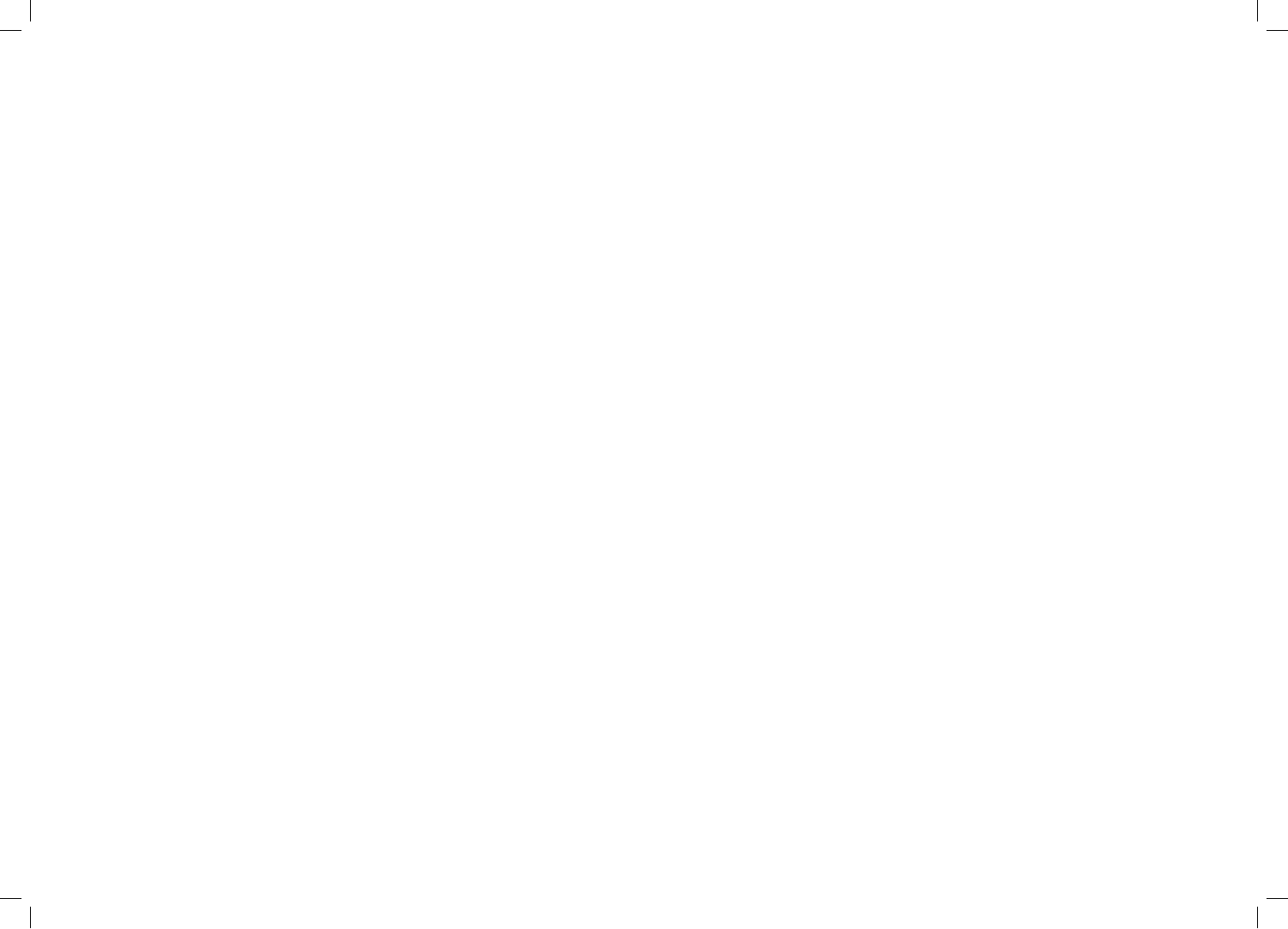#### **Contents**

| <b>Description</b>                          |                |  |  |
|---------------------------------------------|----------------|--|--|
| <b>Approvals</b>                            |                |  |  |
| <b>Safety information</b>                   |                |  |  |
| <b>WARNING</b><br>Ņ                         | $\overline{2}$ |  |  |
| <b>CAUTION</b><br>$\textcircled{\small{1}}$ |                |  |  |
| <b>Technical data</b>                       | 4              |  |  |
| <b>Dimensions</b>                           |                |  |  |
| <b>Spare Parts</b>                          |                |  |  |
| <b>Installation</b>                         |                |  |  |
| Requirements                                |                |  |  |
| Installation site                           |                |  |  |
| Installing the appliance                    |                |  |  |
| Electrical connection / Wiring diagram      |                |  |  |
| <b>Commissioning</b>                        |                |  |  |
| <b>Service menu</b>                         |                |  |  |
| <b>Operation</b>                            |                |  |  |
| <b>Maintenance and cleaning</b>             |                |  |  |
| <b>Fault finding</b>                        |                |  |  |
| <b>Warranty</b>                             |                |  |  |

Please read these instructions carefully before commencing installation of the InLine Electronic Instantaneous Water Heater.

Please leave these instructions with the end user after installation.

To ensure you have the latest revision of this instruction manual, please visit www.zipheaters.co.uk to download the latest copy.

In order to preserve our environment we ask that you dispose of this product correctly. Please contact Zip Customer Service for advice on 0845 6 005 005.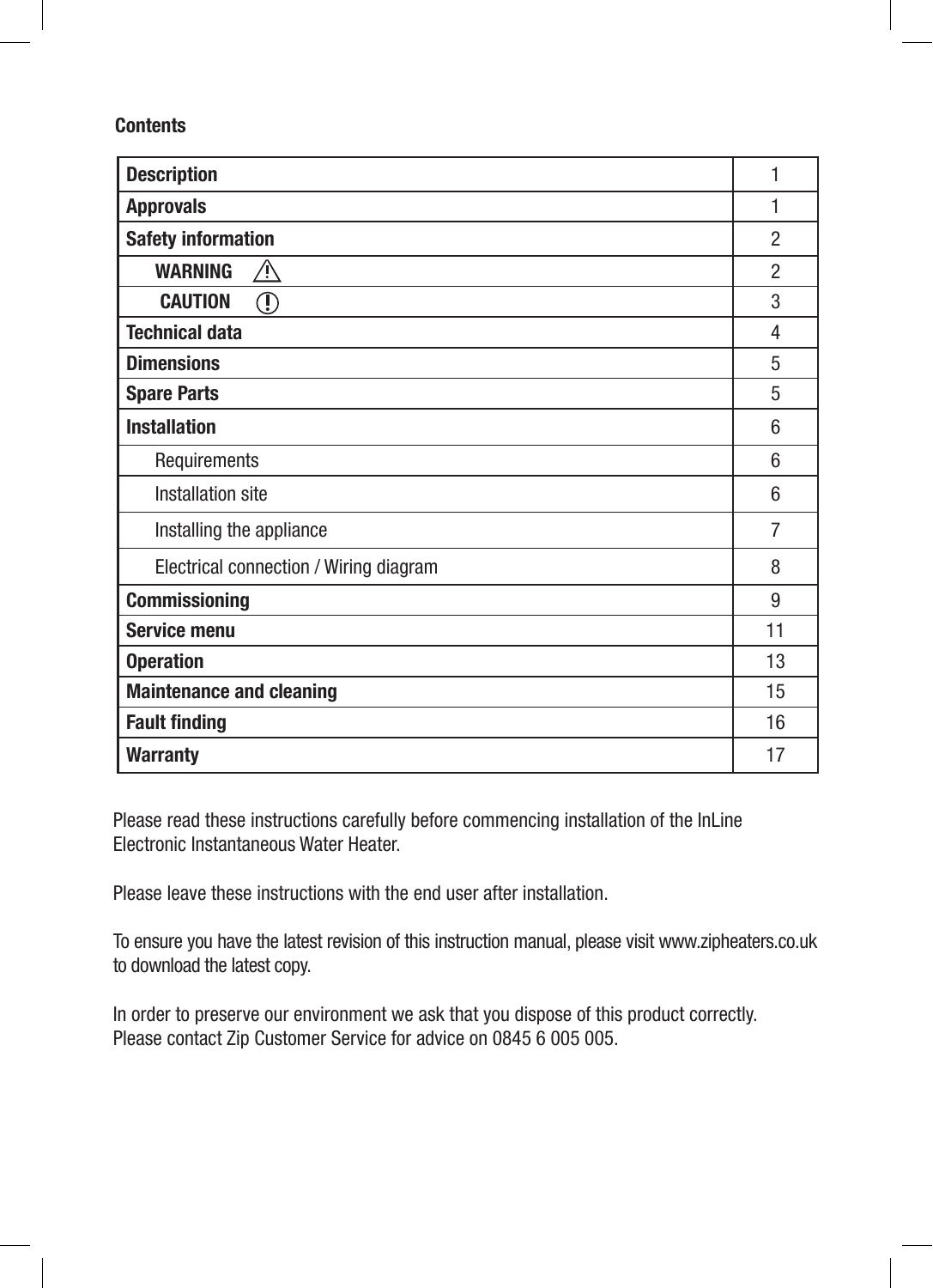# **Description**

Zip InLine CEX-O and CEX-U instantaneous water heaters are micro-processor controlled, pressure resistant water heaters suitable for supplying hot water to one or more outlets.

The heating element switches on automatically when the hot water tap is opened and switches off automatically when the hot water tap is closed.

The electronic control system automatically regulates the power consumption depending on the supply water temperature and flow rate to achieve the required outlet temperature within the power limit of the appliance.

Power consumption is also regulated based on outlet temperature to ensure the required temperature is achieved exactly to the degree and irrespective of fluctuations in voltage and water pressure.

The power rating of the appliance can be selected as either 8.8kW or 6.6kW at 230V at the time of installation.

The required outlet temperature can be entered on a keypad within the range 30°C to 55°C and can be read off the digital display.

The maximum inlet temperature of 70°C is suitable for use with preheated water e.g. from solar heating systems.

# Approvals

Zip InLine CEX-O and CEX-U are VDE approved to the LVD and EMC directives and are CE endorsed.

Zip InLine CEX-O and CEX-U have been examined, tested and found when correctly fitted to comply with the requirements of the United Kingdom Water Regulations / Byelaws (Scotland). The products are listed under the WRAS (Water Regulations Advisory Scheme) Water Fittings and Materials Directory.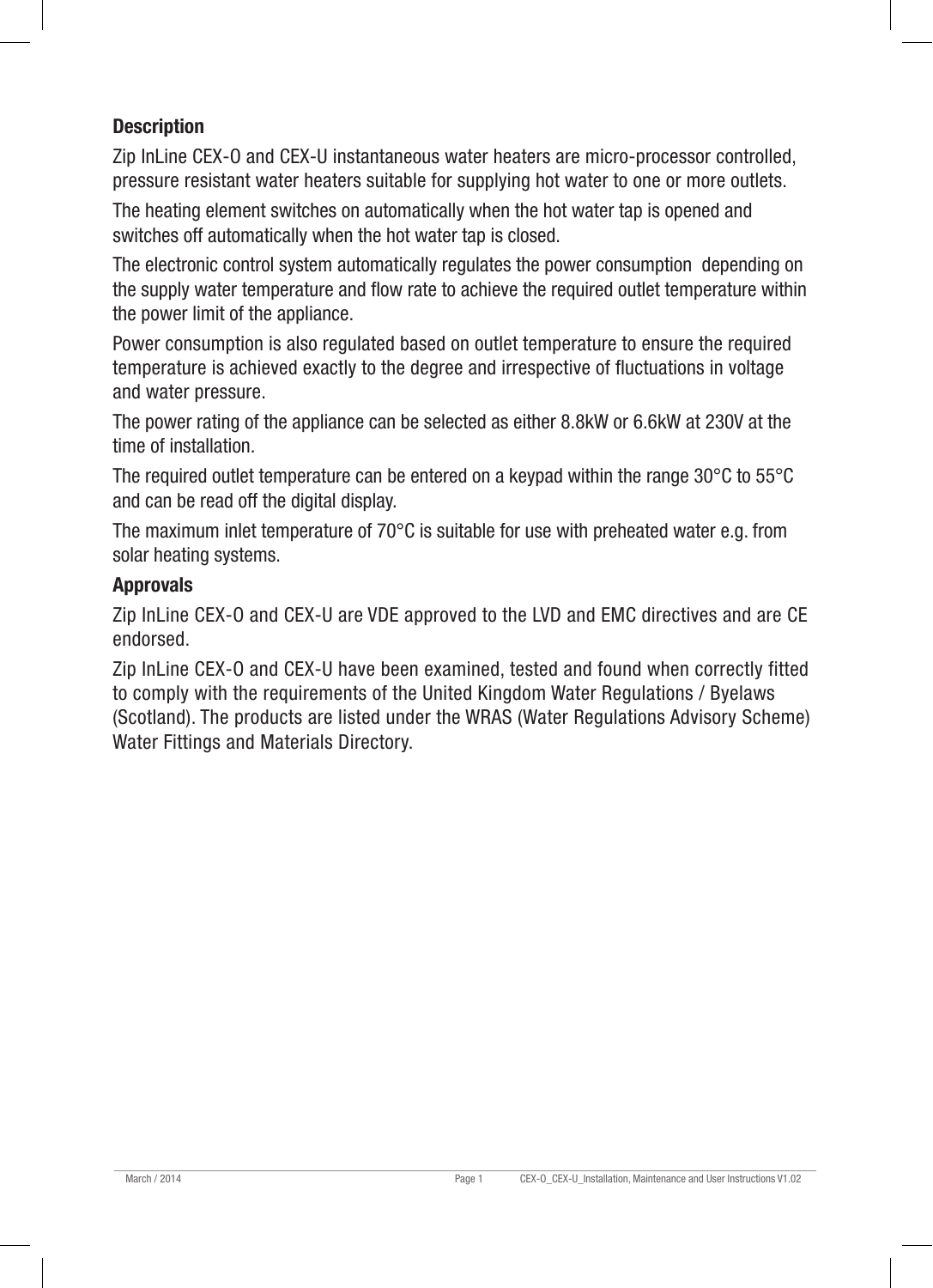IMPORTANT:

PLEASE READ THESE INSTRUCTIONS CAREFULLY.

NOTE THE SAFE OPERATIONAL REQUIREMENTS, WARNINGS AND CAUTIONS. USE THIS PRODUCT CORRECTLY AND WITH CARE FOR THE PURPOSE FOR WHICH IT IS INTENDED. FAILURE TO DO SO MAY CAUSE DAMAGE AND/OR PERSONAL INJURY, AND WILL INVALIDATE THE WARRANTY. RETAIN THESE INSTRUCTIONS FOR FUTURE USE.

| <b>WARNING:</b> |   | Situations that could cause injury to yourself or others.                |
|-----------------|---|--------------------------------------------------------------------------|
| <b>CAUTION:</b> | Ţ | Situations that could cause damage to your appliance or other equipment. |
| NOTE:           |   | Notes, usage tips or additional information.                             |

# Safety Information WARNING

- Installation, commissioning and maintenance of this appliance must only be carried out by a competent installer who will then be responsible for adhering to all relevant standards and regulations.
- The front cover of the appliance must never be opened before disconnecting the appliance from the mains power supply.
- To protect the appliance, a circuit breaker or fuse must be fitted with a rating suitable for the nominal current of the appliance.
- The appliance must be permanently connected to the supply through an isolating switch with a contact separation of at least 3mm in all poles and be protected by a suitably rated RCD.
- The cross sectional area of the connection cable must be appropriate for the power rating and location of the appliance. See Technical Data.
- The connecting cable must be adequately secured.
- $\cdot$   $\equiv$  This appliance must be earthed at all times.
- Check that the power supply is switched off prior to electrical connection.
- The appliance, its wiring and piping must not be modified in any way.
- In case of malfunction isolate the power supply immediately. In case of leaks also isolate the water supply. Repairs must only be carried out by Zip Heaters (UK) Ltd or an authorised Zip service engineer.
- Temperatures in excess of approximately 43<sup>o</sup>C are perceived as hot, especially by children, and may cause a feeling of burning.
- This appliance must not be used by any person (including children) with limited physical, sensorial or mental abilities or failing experience and/or knowledge unless they are supervised by a person responsible for their safety or received instructions about how to use the appliance.
- When the appliance has been in use for some time, the fittings may be very hot.
- If inlet temperature is up to  $70^{\circ}$ C (eg. fed from a solar supply) mixing with cold water will be required to ensure a safe temperature at the outlet.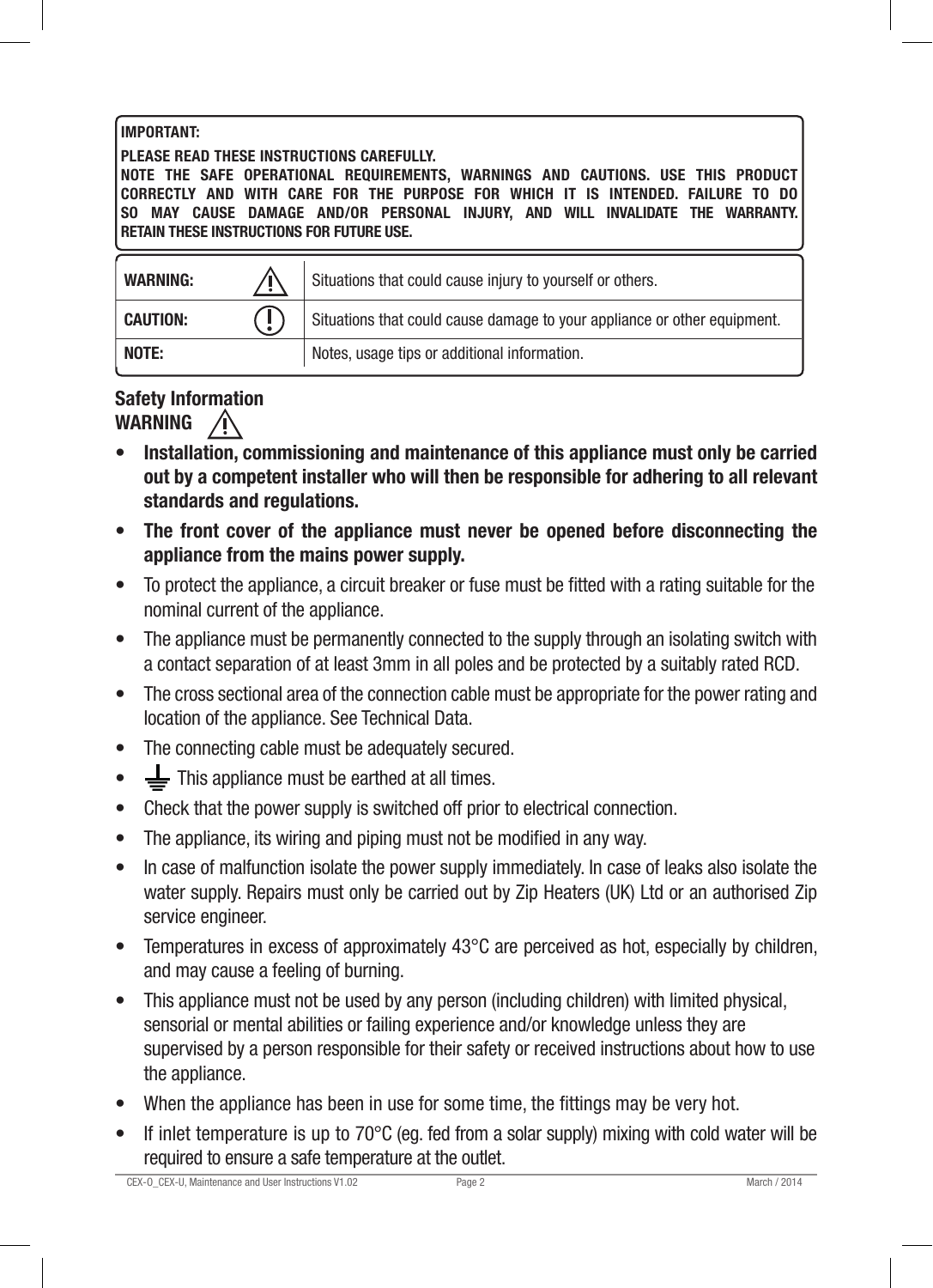- Children should be supervised in order to make sure that they do not play with the appliance.
- $\bullet$  CAUTION  $\circ$
- Optimum operation is ensured at a water flow pressure of 0.2 to 0.4 MPa (2-4 bar). The appliance must not be subjected to pressure exceeding 1.0 MPa (10 bar).
- The appliance must only be used when correctly installed and in perfect working order.
- The appliance must be installed in a frost-free room and must never be exposed to frost
- The CEX-0 and CEX-U range is not intended for use with thermostatic mixing valves or taps.
- The appliance must be completely filled with water before being switched on.
- Before commissioning for the first time and each time the appliance is emptied (e.g. due to work on the plumbing system or maintenance), the appliance must be vented by opening and closing the hot water tap until all air has been eliminated from the water heater and no more air emerges before re-connecting to the electrical supply.
- The appliance must only be used for heating potable water. The specific water resistance must not fall below the required value indicated on the rating plate. The appliance must not be used for any other purpose.
- Incoming water temperature must not exceed 70°C.
- The Zip InLine is intended for mains supply only. In any other case please contact Zip on 0845 6 005 005 for advice.
- Zip Heaters (UK) Ltd cannot be held liable for any damages caused by failure to observe these instructions.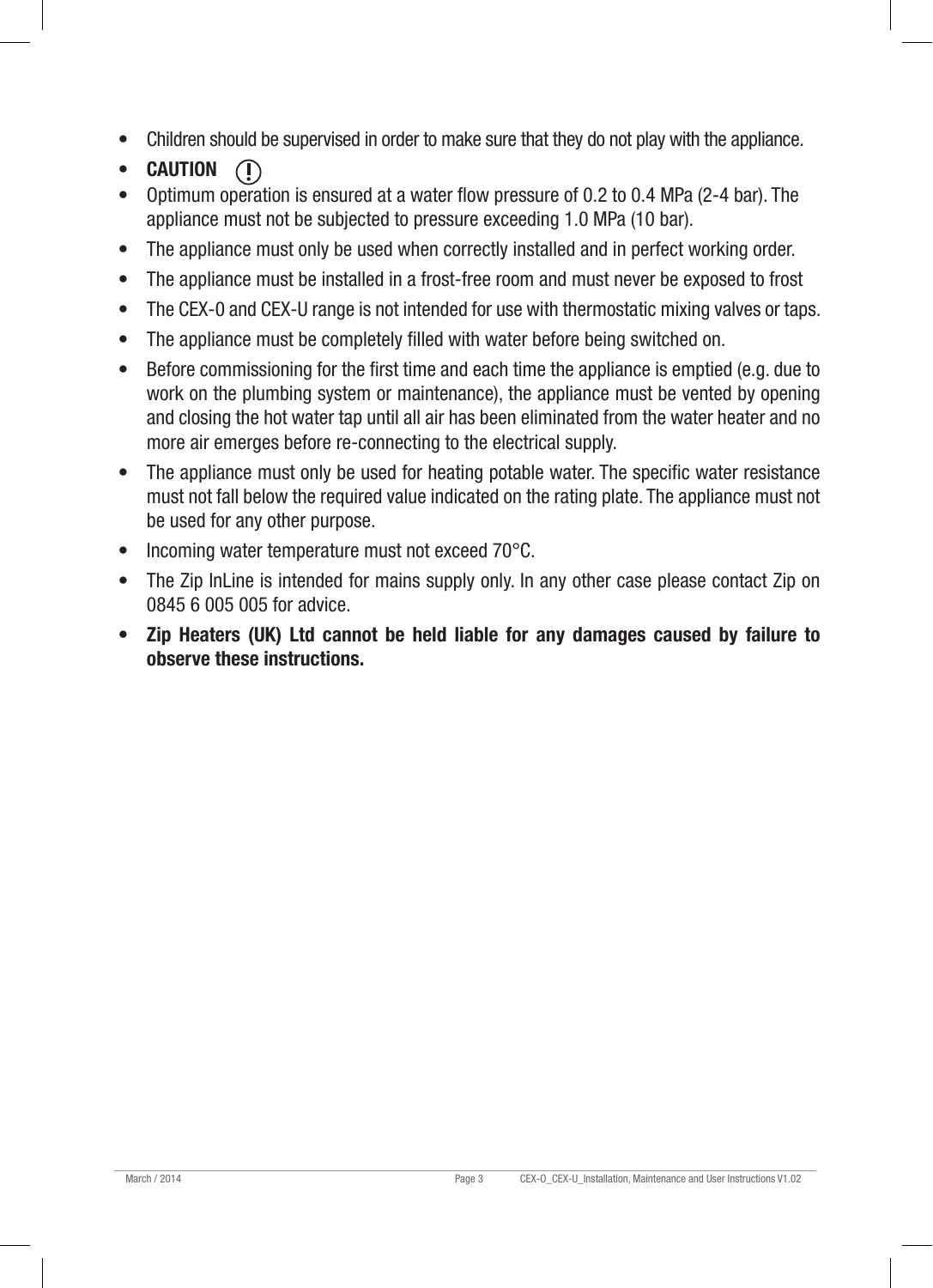### Technical data

| <b>Model</b>                                 | CEX-0                     | <b>CEX-U</b> |
|----------------------------------------------|---------------------------|--------------|
| Application                                  | Over-sink<br>Under-sink   |              |
| Nominal supply voltage                       | $1/N/PE$ 230V $\sim$      |              |
| Power Rating (kW)                            | $6.6 / 8.8^{(1)}$         |              |
| Rated Current (A)                            | 29 (6.6kW) / 38 (8.8kW)   |              |
| Element type                                 | Bare wire                 |              |
| Rated pressure                               | 1 MPa (10 bar)            |              |
| Temperature adjustment range                 | 30°C - 55°C               |              |
| Maximum inlet temperature                    | 70 <sup>°</sup> C         |              |
| Factory set flow rate at 3 bar (I/min)       | 4.2                       |              |
| Minimum flow rate (I/min)                    | 2.0                       |              |
| Maximum flow rate (I/min)                    | 5.0                       |              |
| Flow rate $@$ 38°C (l/min) <sup>(2)</sup>    | 3.6 (6.6kW) / 4.8 (8.8kW) |              |
| Flow rate $@$ 50 $°C$ (l/min) <sup>(2)</sup> | 2.5 (6.6kW) / 3.3 (8.8kW) |              |
| Pressure loss @ 2.5 l/min                    | $0.2b$ ar                 |              |
| @ 9.0 l/min                                  | 1.3 $bar(3)$              |              |
| Required specific water resistance @ 15°C    | $>1100$ ohm.cm            |              |
| Dimensions H x W x D (mm)                    | 294 x 177 x 108           |              |
| Maximum weight (kg)                          | 2.7                       |              |
| Rated volume (litres)                        | 0.3                       |              |
| Water connections (BSP)                      | 1/2"                      |              |
| <b>Protection class</b><br>IP <sub>25</sub>  |                           | IP24         |

(1) Power rating selected at time of installation.

 $^{(2)}$  At 12 $^{\circ}$ C incoming water temperature.

(3) Without flow regulator

All data quoted at nominal supply voltage . Standard European voltage tolerances of -6% to +10% may be applied.

A minimum water presure of 0.2 MPa (2 bar) is recommended for optimum performance.

Maximum flow rate will be achieved at a water pressure of 0.6 MPa (6 bar).

The appliance must not be subject to more than 1 MPa (10 bar).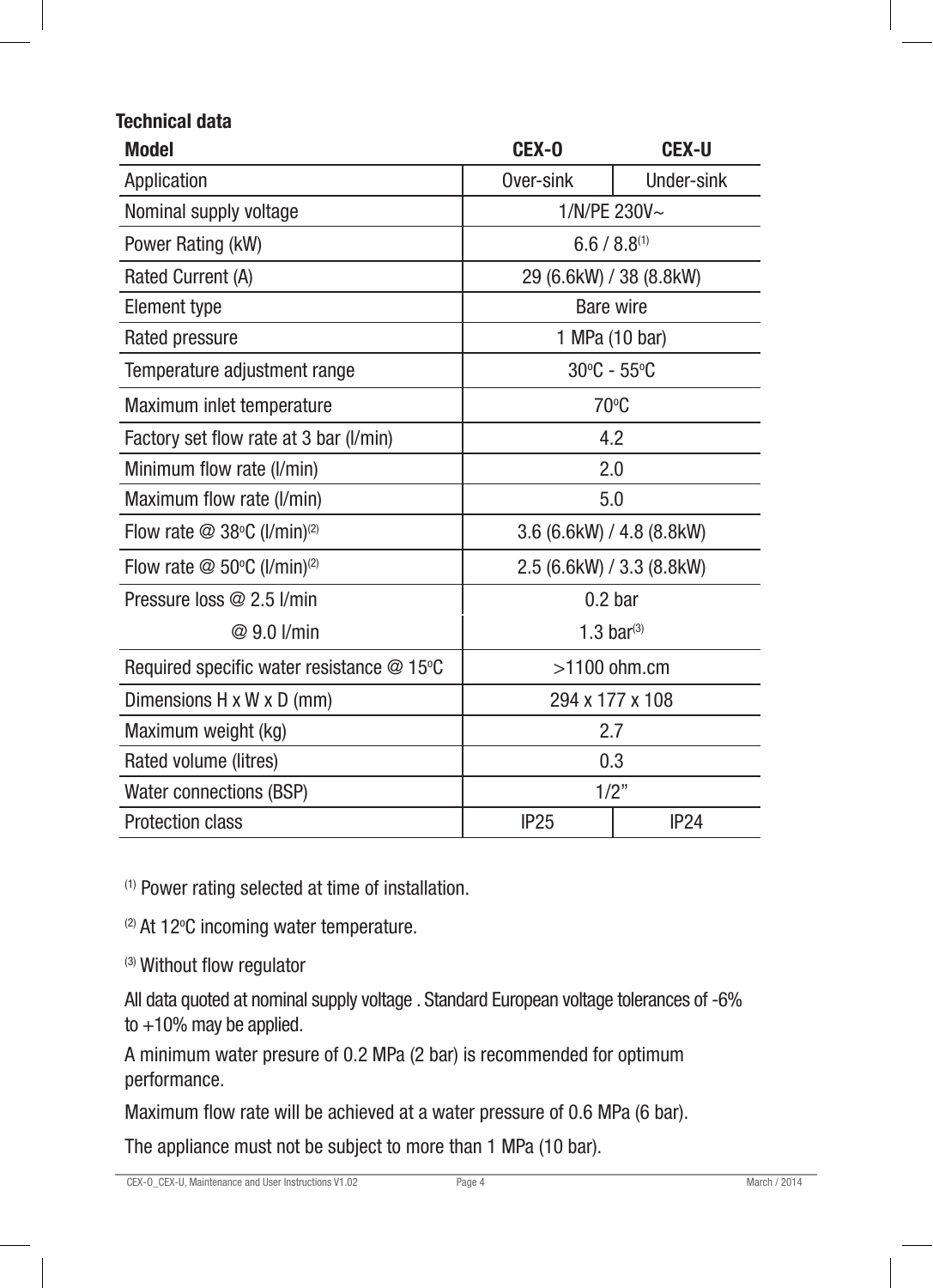## **Dimensions**



# Spare Parts

When ordering spare parts, please always specifythe appliance model and serial number.

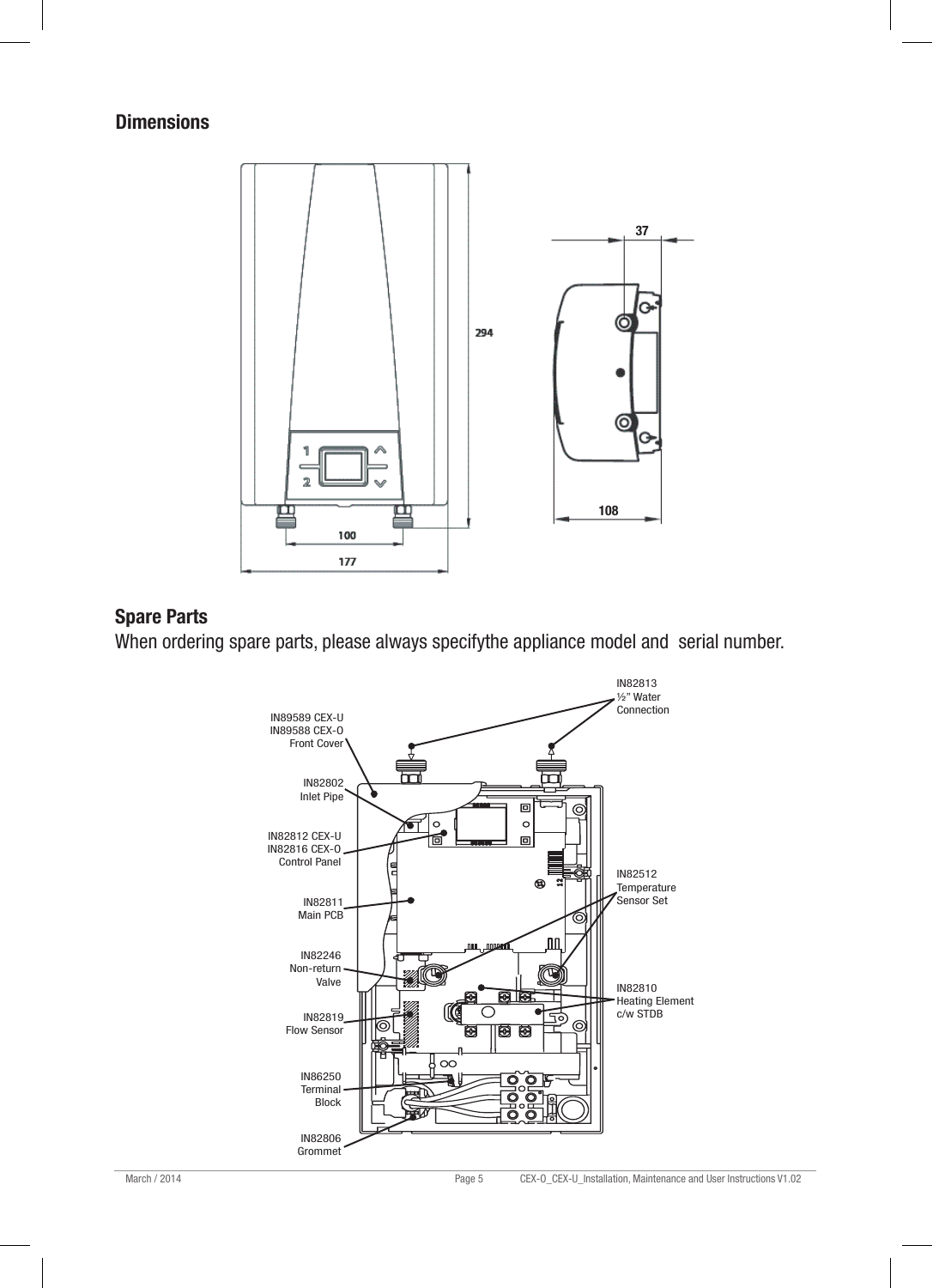# Installation

# **Requirements**

- These instructions must be read and fully understood before commencing the installation. If in doubt, or in need of further guidance please ring Zip on 0845 6 005 005.
- Zip InLine water heaters must be installed by a competent person familiar with electric instantaneous water heaters.
- Installations must comply fully with UK Water Regulations and any Local Authority requirements.
- The electrical installation including earthing and cross bonding should comply with current IEE regulations and any Local Authority requirements.
- Zip InLine water heaters must be installed according to the specification on the rating plate and the technical specifications.
- To protect the appliance, a circuit breaker or fuse must be fitted with a rating suitable for the nominal current of the appliance. (See Technical Data Section on page. 4).
- The appliance must be permanently connected to the supply through an isolating switch with a contact separation of at least 3mm in all poles and be protected by a suitably rated RCD.
- The cross sectional area of the connection cable must be in accordance with the power rating of the appliance and the specific requirements of the installation site up to a maximum cable size of 10mm<sup>2</sup>.
- Take care to protect the wiring from damage during installation and ensure that the wiring is not directly accessible after installation.
- Check that the power supply is switched off prior to electrical connection.

# Installation site

- The installation site must be free from frost at all times
- The appliance is designed for wall mounted installation. CEX-0 for over-sink installation must be installed with the water connections downward. CEX-U for under-sink installation must be installed with the water connections upward.
- The appliance complies with protection class IP25 for over-sink installation, protection class IP24 for under-sink installation and may therefore be installed in protection zone 1.
- In order to minimise thermal losses, the distance between the appliance and the outlet fitting should be as short as possible. Recommended maximum distance 2 metres.
- For maintenance work a shut off valve should be installed in the water supply line to the heater.
- When considering the location of the heater, consideration should be given to the safe and visible disposal of any water resulting from leaks and seepage. This is particularly relevant when the heater is located in a cupboard or any concealed location. For guidance please call Zip Heaters (UK) Ltd on 0845 6 005 005.
- Hot and cold water connecting pipes should be WRAS approved and of copper or steel construction. Plastic pipes may only be used if conforming to DIN 16893 Series 2. The hot water pipes must be thermally insulated.
- The specific resistance of the supply water must be at least 1100Ωcm at 15°C. The specific resistance can be checked with the local water supply company.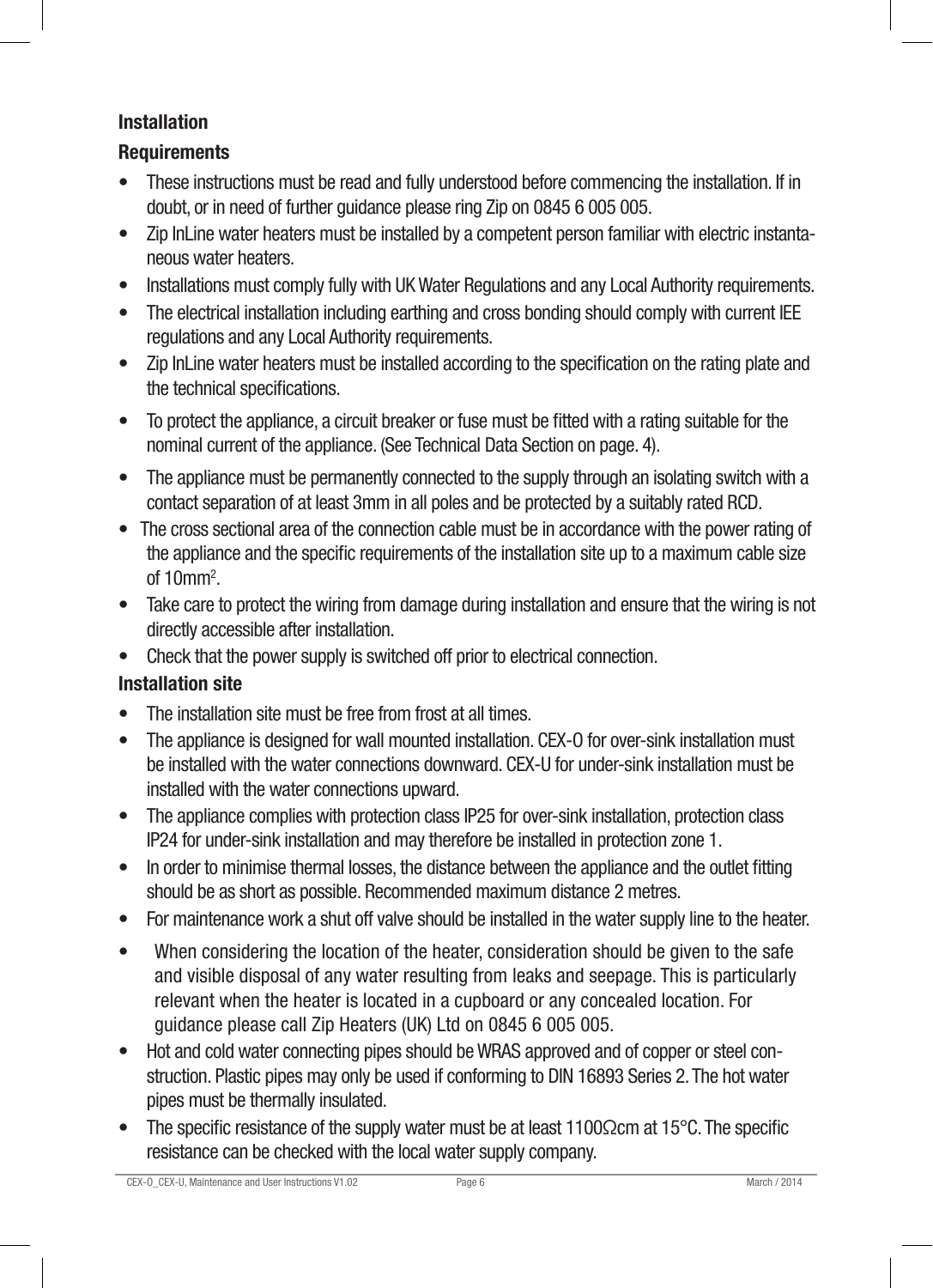### Installing the appliance

- 1. Thoroughly flush the water supply pipes before installation to remove any water borne debris.
- 2. Hold the appliance on the wall and mark the drill lines at top and bottom, left and right, corresponding to the small notches at the edge of the front cover (see Fig 1).
- 3. Join the top and bottom marks vertically (A-A) and the left and right marks horizontally (B-B). The intersections of these lines are the drill points (see Fig 2).
- 4. Drill the holes using a 6mm drill then insert the dowels and screws provided leaving the screws protruding 5mm from the wall.
- 5. Hang the appliance with the screws engaging in the key-hole slots in the back plate until it clicks into place (see Fig 3).
- 6. Attach the water connecting pipes to the appliance water connections using ½" seals.
- 7. Ensure that all air is eliminated from the water heater by opening and closing the hot water tap until all air has been eliminated from the water heater and no more air emerges.





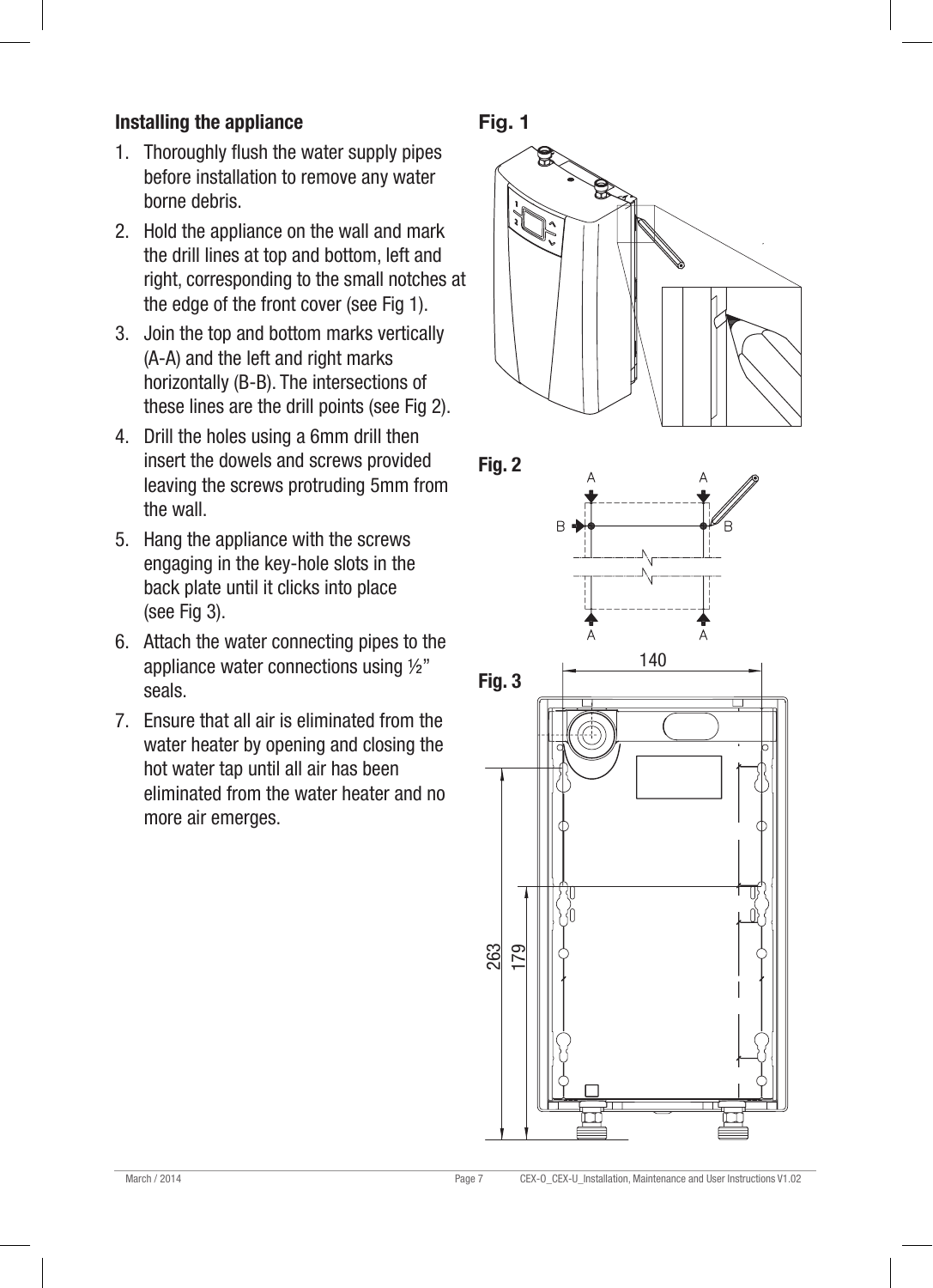# Electrical connection

The electrical installation including earthing and cross bonding should comply with current IEE regulations and any Local Authority requirements.

The appliance must be installed according to the specification on the rating plate and the technical specifications.

# The appliance must be earthed.

The appliance must be permanently connected to the electrical supply through an isolation switch having a contact separation of at least 3mm on all poles.

The cross sectional area of the connection cable must be in accordance with the power rating of the appliance and the specific requirements of the installation site up to a maximum cable size of  $10 \text{mm}^2$ .

Take care to protect the wiring from damage during installation and ensure that any uninsulated wiring is not Fig. 4 directly accessible after installation.

To protect the appliance, a circuit breaker must be fitted with a rating suitable for the nominal current of the appliance.

# Check that the power supply is switched off prior to electrical connection!

- 1. With the appliance cover removed insert the power cable through the water splash protection grommet in the backplate. The splash protection grommet must be used and free from damage.
- 2. Remove inner and outer insulation from the connecting cable to the lengths shown in Fig 4.
- 3. Secure the cable using the cord grip. The cord grip must be used.
- 4. Fit the connecting cables into the terminal block according to the wiring diagram above. Ensure all connections are fully tightened and secure.
- 5. Re-fit the appliance cover taking care not to trap the cable from the display panel and secure the cover with the fixing screw (see Fig 5).



# Wiring Diagram

- 1. Circuit board
- 2. Heating element
- 3. Safety pressure switch and safety thermal cut-out
- 4. Terminal block

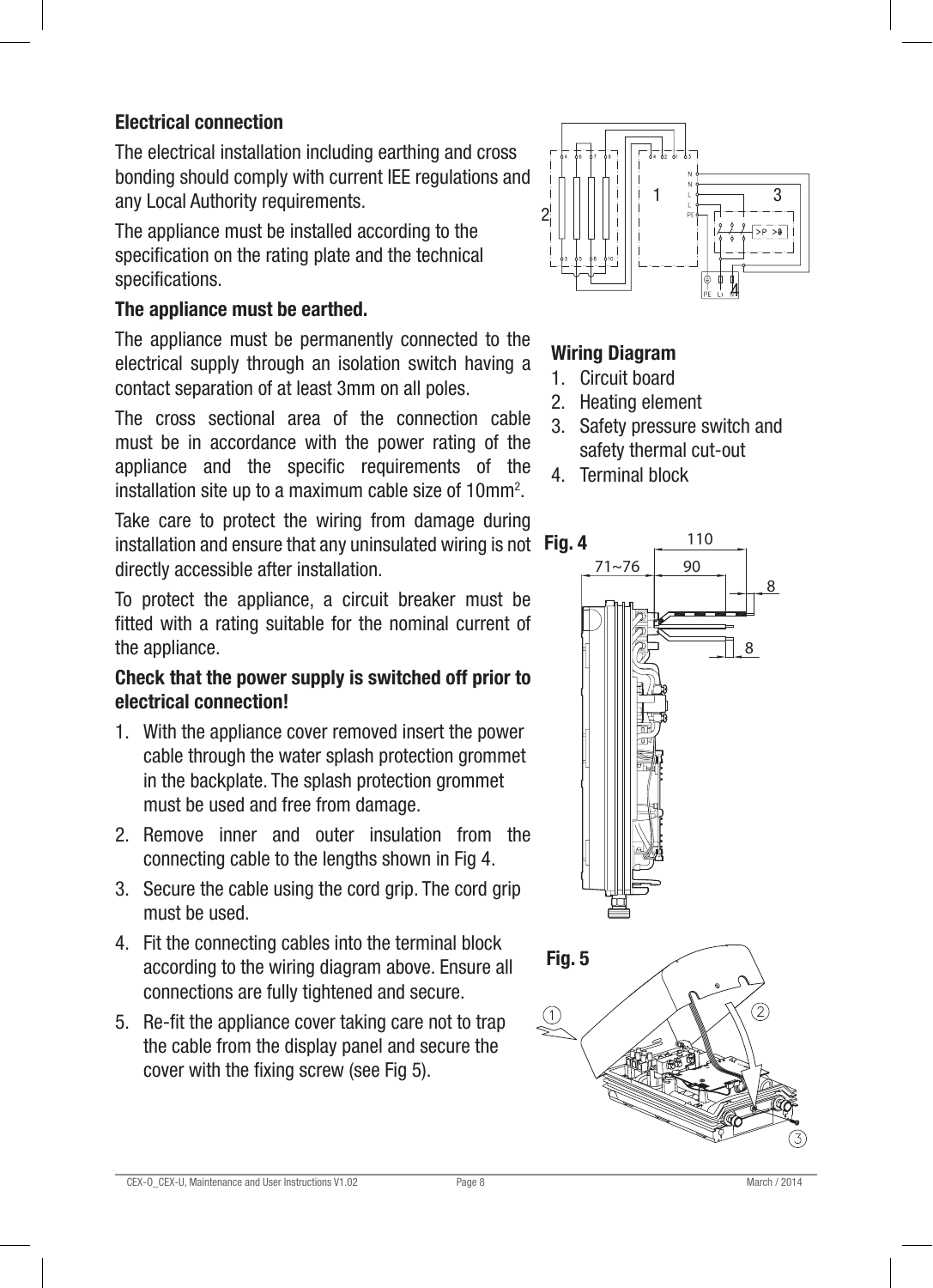# **Commissioning**

# CAUTION

To prevent damage to the appliance, the instantaneous water heater must be purged of air before using it for the first time.

# **PURGING**

Before connecting the electrical supply, open and close the hot water tap until the water runs smoothly and no more air emerges.

NOTE! Every time the appliance is drained (e.g. after work on the plumbing system, if there is a risk of frost or following repair work), the heater must be purged in this way before reconnecting the power supply.

# WARNING!  $\angle \hspace{-.05cm} \cdot \hspace{-.05cm} \cdot \hspace{-.05cm} \cdot$  This appliance must be earthed.

necessary, re-set the STDB by pushing the switch in (see Fig 6). Multiple Power System: If the appliance does not operate after connecting the power supply check that the safety thermal cut-out (STDB) did not trip during transportation. To do this open the cover and, if

# Note: Power Rating Selection

The maximum power rating of the appliance can be selected as either 8.8kW or 6.6kW at the time of installation. The unit will only commence normal operation after selection of the power rating. The maximum power rating should only be selected with reference to the technical data on page 4, after ensuring that correct cable sizing and fuse protection is in place and with regard to local site conditions and electrical regulations.

# This should only be done by a competent installer.

- 1. Switch on the power supply to the appliance. The digital display will light up.
- 2. When switching on power for the first time "88" will flash on the display (see Fig 7). If not, please refer to the section "Reinstallation".
- 3. Use the arrow up and arrow down keys to select the required maximum power rating. Display "88" for 8.8kW at 230V or display "66" for 6.6kW at 230V.
- 4. Press program key 1 to confirm the selection after which the appliance will start to operate.
- 5. Mark the set power rating on the product rating plate.
- 6. After selecting the maximum power rating, the heating element will activate after approximately 10 seconds of continuous water flow.





The maximum power rating is 8.8kW and can be changed to 6.6kW during installation.

# Fig. 7

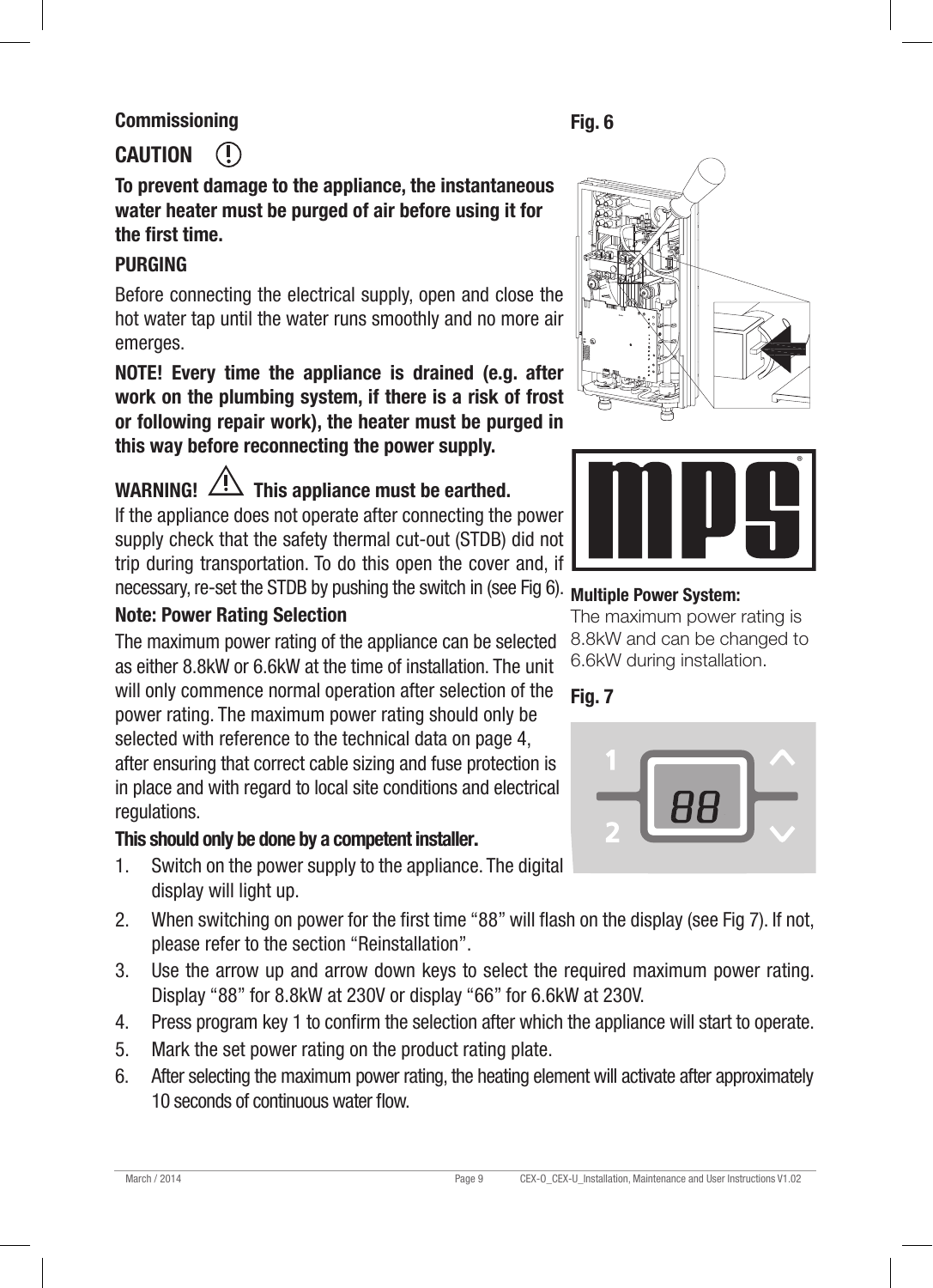- 7. Open the hot water tap and check the appliance is functioning correctly.
- 8. Explain operation of the appliance to the end user and leave the operating instructions for their reference.
- 9. Complete the product registration card and return it to Zip Heaters or register the product on line at www.zipheaters.co.uk

### Reinstallation

If the appliance is to be re-commissioned under different installation conditions it may be necessary to alter the maximum power rating.

This should only be done by a competent installer.

To re-set the maximum power rating use a screwdriver to short circuit the two pins as shown in Fig.8.

This will reset all heaterparameters to factory settings.

Value "88" will flash in the display panel until the maximum power rating has been selected.

### Lock level

Operation of the appliance can be restricted.

Refer to instructions under "Service Menu" to set the lock level.

This should only be done by a competent installer.

Activation of the Lock level:

- 1. Set the required lock level in the service menu (refer to instructions under "Service Menu").
- 2. Disconnect the power supply to the unit.
- 3. Move the jumper on the main PCB from pin 2 to pin 1 (see Fig 9).
- 4. Reconnect the power supply to the unit.

# Deactivation of the Lock level:

- 1. Disconnect the power supply to the unit.
- 2. Move the jumper on the main PCB from pin 1 to pin 2.
- 3. Reconnect the power supply to the unit.





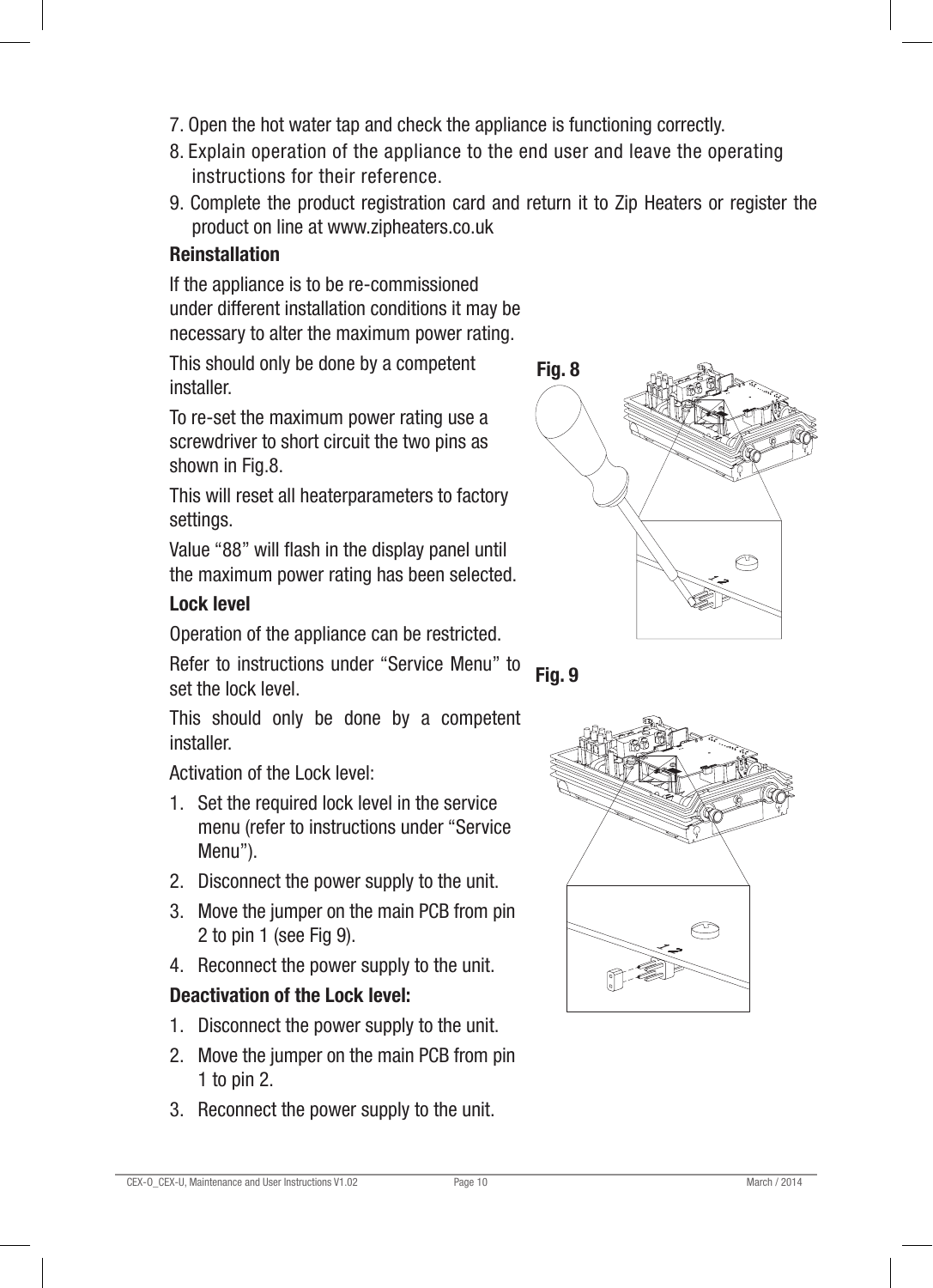#### Service menu

The service menu can be used for diagnostics and to view and configure appliance settings.

Press program keys 1 and 2 simultaneously for at least 2 seconds to enter the service menu confirmed by the display "FL" and flashing point (see Fig 10).

Scroll between menu items in the service menu using the arrow up and arrow down keys.

Press program key 1 to display the value of the currently selected menu item. The value flashes in the display.

The values of some menu items can be dislayed by using the arrow up and arrow down keys.

Press program key 1 to return to the menu item list.

Press program key 2 to exit the service menu and return to the standard display.

After two minutes without any key stroke the system automatically returns to the standard display.

|             | FL           | Flow:              | Flow rate (I/min)                                 |
|-------------|--------------|--------------------|---------------------------------------------------|
|             | $P_{\bm{O}}$ | Power:             | Power consumption (kW)                            |
|             | ΕI           | Temp in:           | Inlet temperature $(^{\circ}C)$                   |
|             | £2           | Temp out:          | Outlet temperature (°C)                           |
|             | СR           | Control value:     | Calibration value of the control system (40 - 60) |
|             | $P_L$        | Power limit:       | Maximum power setting (kW)                        |
| $\mathbf v$ | Eг           | Diagnostics:       | Last ten diagnostic messages (see below)          |
|             | LL           | Lock level:        | Current lock level setting (see below)            |
|             | nr           | Software version:  | Installed software version                        |
|             | EҺ           | Radio channel:     | Radio channel of heater and remote control        |
|             | r 5          | Received strength: | Signal quality of remote control (10% - 100%)     |
|             | םו ו         | Signal:            | Quality of radio contact with diagnostic display  |

# Menu item order of Service Menu:

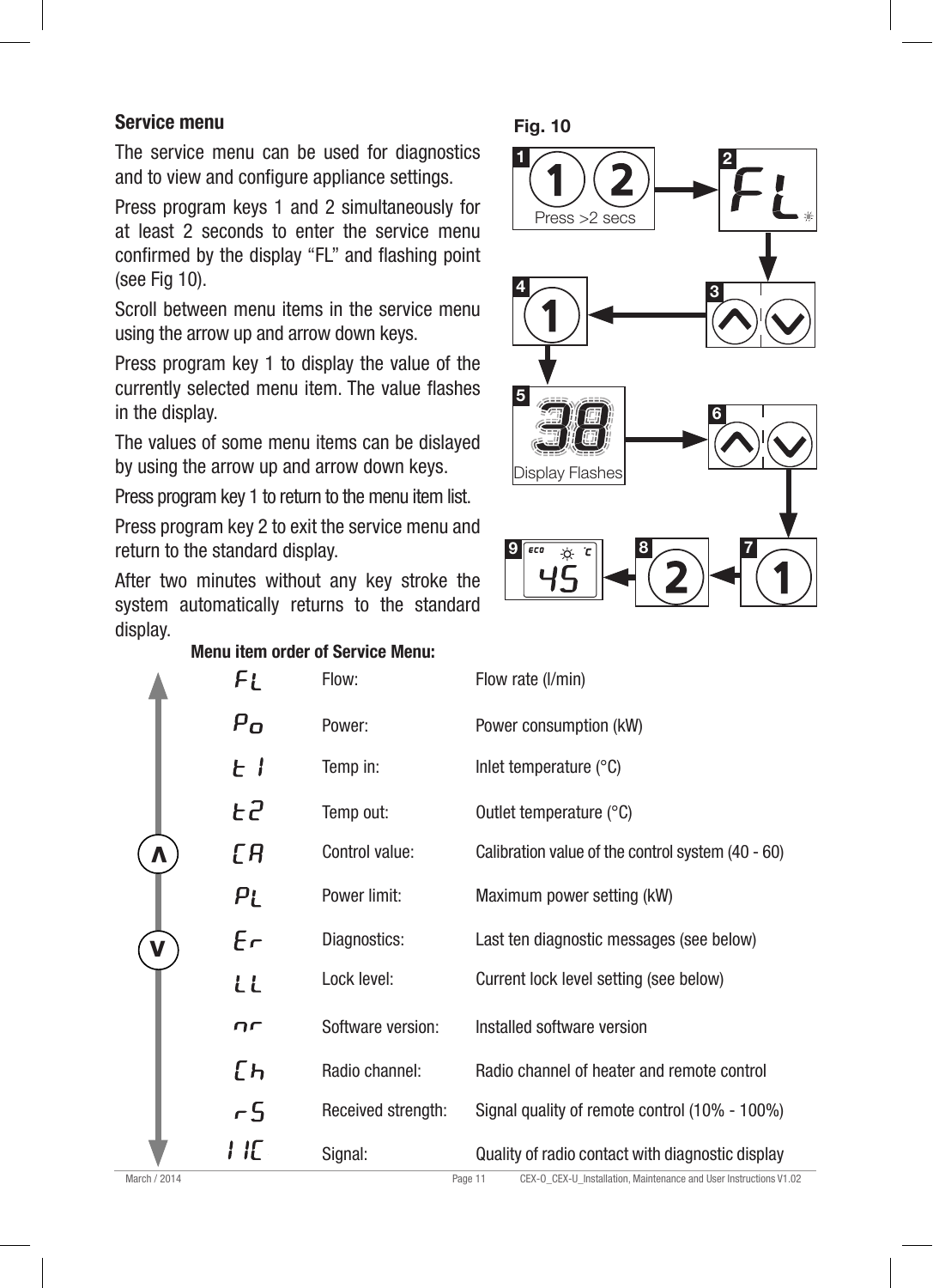# "Er": Diagnostics

The last ten diagnostic messages can be displayed.

Pressing program key 1 displays the current error code. A key explaining the error codes can be found inside the front cover of the appliance.

The arrow up and arrow down keys can be used to view the last ten error codes displayed in chronological order from "0" to "9" alongside the corresponding error code with "0" being the most recent.

# "LL": Lock level

The operating mode of the appliance can be restricted.

# Setting options:

- "0" No restriction (factory setting).
- "1" Disables "Reset to factory setting". Parameters can be viewed but not modified in service menu.
- "2" As "1", additionally service menu cannot be displayed.
- "3" As "2", additionally program 1 and 2 set temperature values cannot be changed
- "4" As "3", additionally set temperature value on appliance cannot be changed.

Note: when lock level 1, 2, 3 or 4 is selected the system parameters cannot be modified in the service menu.

In order to modify system parameters it is necessary to remove the jumper from the main PCB as described under "Deactivation of the Lock level".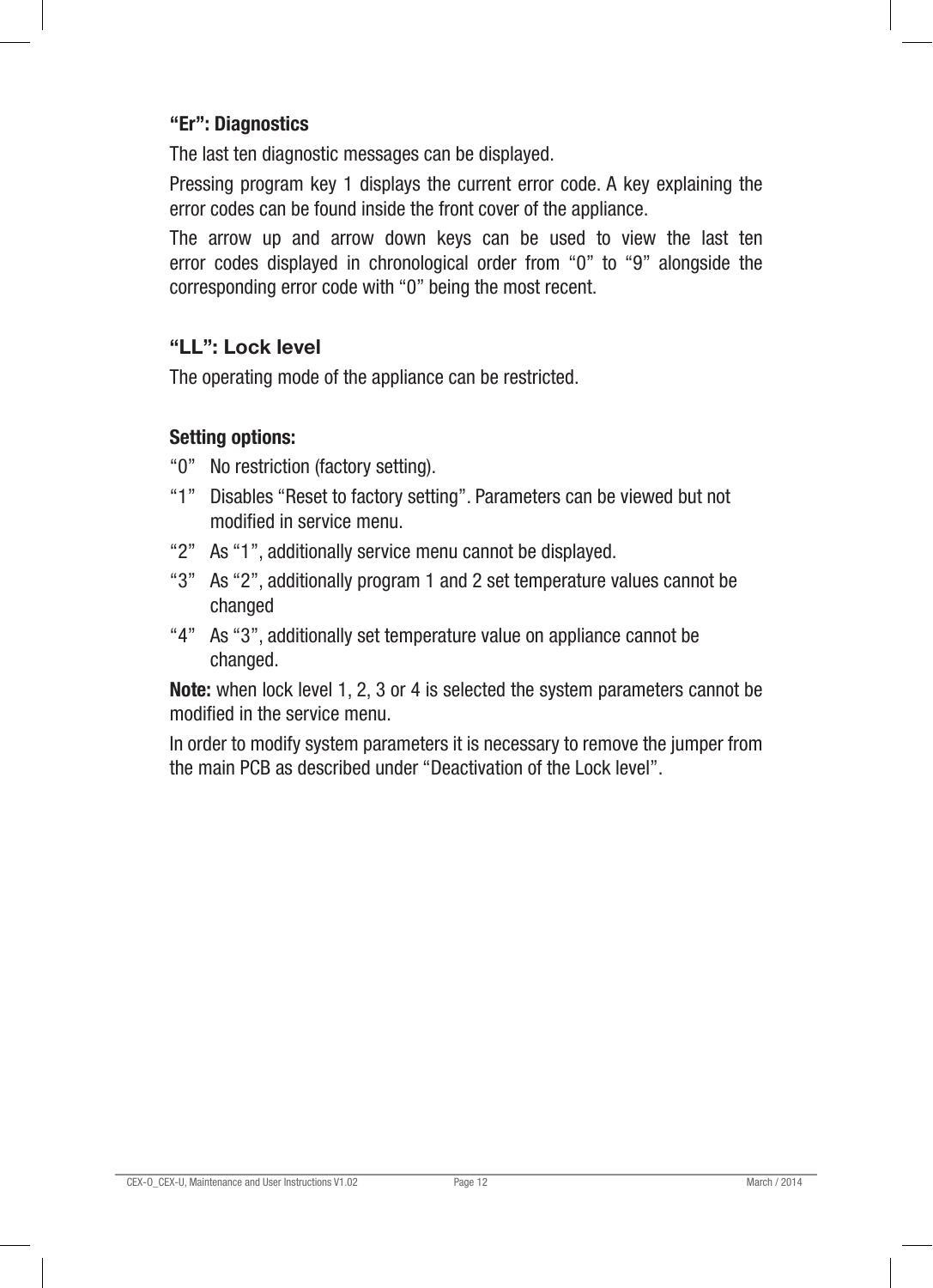# **Operation**

The appliance switches on automatically when the hot water tap is opened and switches off automatically when the hot water tap is closed.

# Temperature setting

The required outlet temperature can be adjusted gradually to a higher or lower value with the up arrow and down arrow keys.

Pressing a key once briefly changes the temperature by 0.5°C between 35°C and 42°C and by 1°C outside that range.

Pressing a key for a longer time changes the temperature continuously.

The required outlet temperature can be adjusted between 30°C and 55°C.

Note: reducing the temperature below 30°C displays "- -" and the heating function will not operate.

# Program buttons

The two program keys allow a preset temperature to be selected quickly.

The factory setting is 35°C for program 1 and 48°C for program 2.

The preset temperature can be changed to the current temperature setting by prolonged pressing of the program key.

The display changes from "P1" or "P2" to the new temperature value which becomes available each time the corresponding program key is pressed.





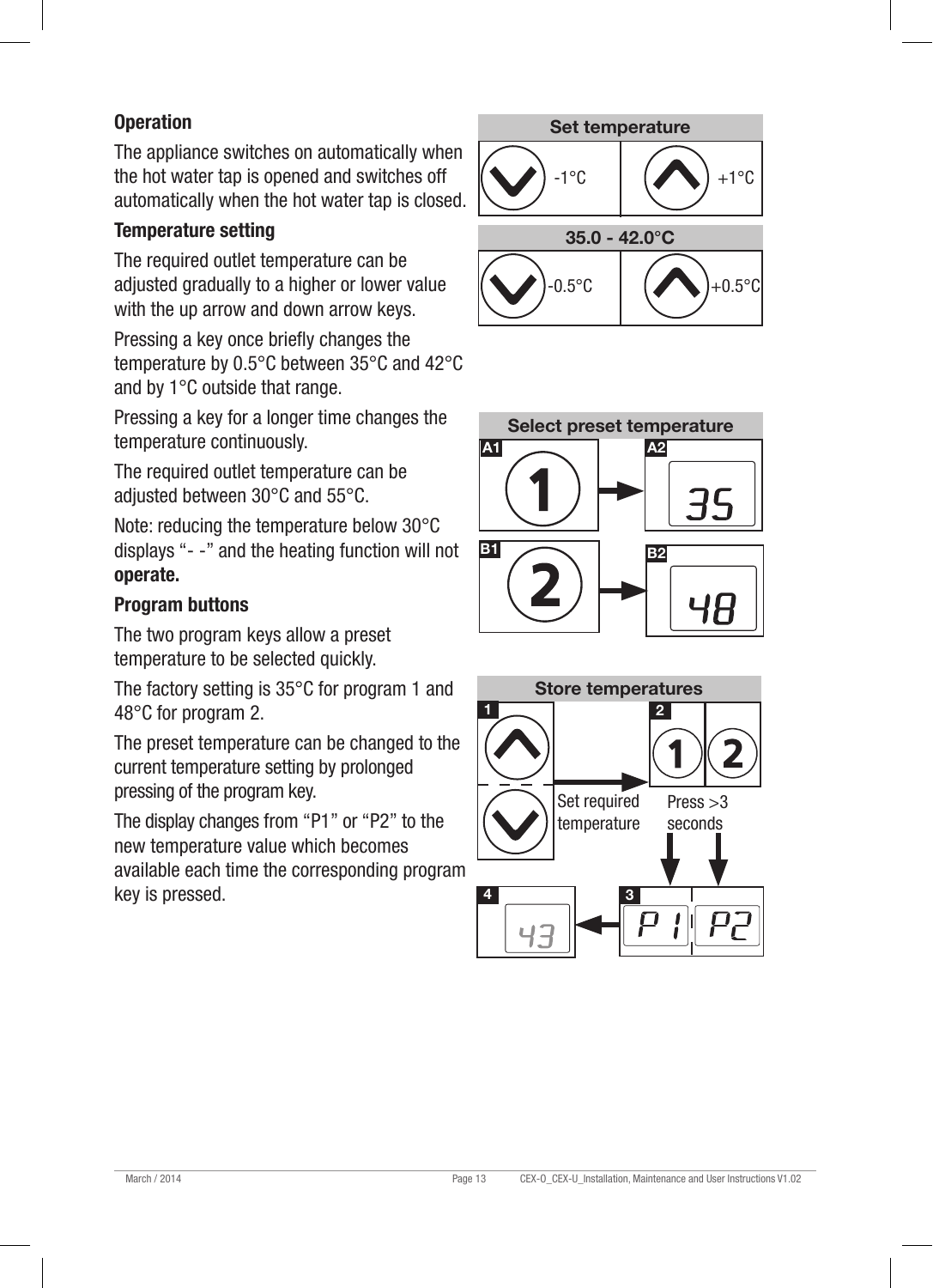# Temperature limitation

Units are supplied with the temperature limitation function deactivated.

To activate, select the limit temperature then press the program 1 and up arrow function keys simultaneously for at least 3 seconds.

"HI" is displayed briefly to confirm activation.

To deactivate, press the program 1 and down arrow function keys simultaneously for at least 3 seconds.

"- -" is displayed briefly to confirm deactivation. Note: Programmed temperature settings may need to be reset after deactivating temperature limitation.



# Reset to factory setting

To reset to factory settings press the up arrow and down arrow function keys simultaneously.

The display will count backwards from "10" to "00" in one second intervals.

The appliance is reset when the counter reaches "00".

Releasing the function keys earlier will cancel the process.

# Energy saving

Set the required hot water temperature on the appliance.

If the water is too hot reduce the temperature on the appliance instead of mixing with cold water.

Any cold water added is not controlled by the electronic circuitry meaning that precise temperature control can no longer be guaranteed.

Note! Adding cold water wastes the energy used to heat the water. This unit is not intended for use with thermostatic mixing valves or taps.

Reset complete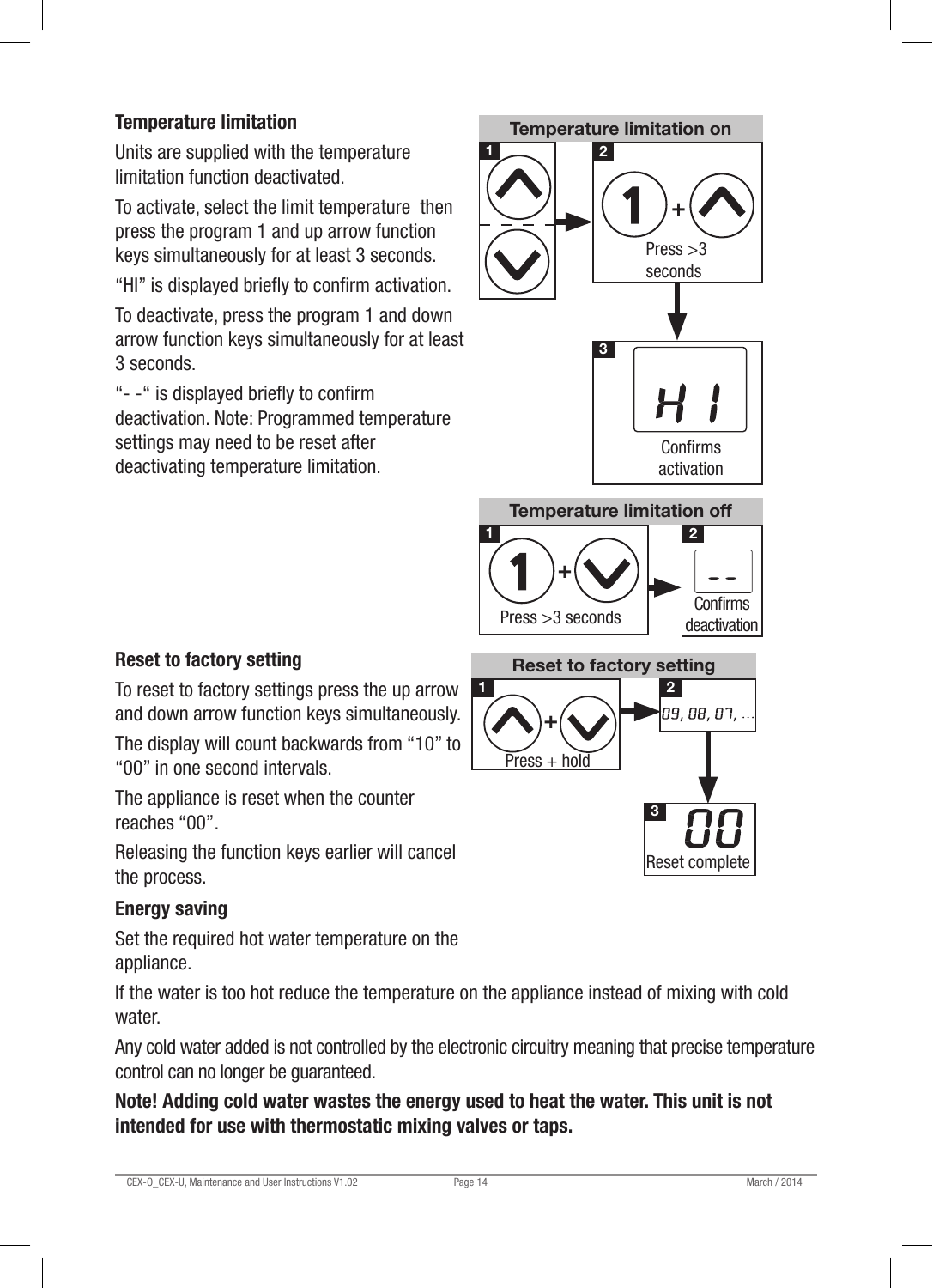March / 2014 Page 15 CEX-O\_CEX-U\_Installation, Maintenance and User Instructions V1.02

#### Power limit

If the maximum power available from the appliance is insufficient to heat the volume of hot water being drawn off to the required temperature this will be indicated by "MAX" on the display.

Reducing the flow rate will enable the required temperature to be delivered.

#### Operation with solar systems

The appliance is suitable for use with solar heating systems providing appropriate controls are in place to ensure that the temperature of the water entering the unit does not exceed 70ºC.

If the inlet temperature exceeds the set point, the "SUN" symbol on the display indicates that the heating power is switched off.

#### Maintenance and cleaning. General cleaning

Do not use strong, corrosive spray or abrasive cleaners / chemicals.

Clean the casing, tapware, external filter, piping and all other fittings with a soft cloth and mild soap and water.

Do not spray water over the tap as it may damage the low-voltage electronics.

Caution: Should any of the plastic fittings accidentally come into contact with cleaners with a PH level less than 4, hypochlorite, hydrogen peroxide or any other aggressive chemical the affected component must be replaced immediately.

Undersink units must never be located near, or cleaned with water jets. Avoid using airborne pesticides near the undersink unit.

#### NOTE!

Maintenance work must only be carried out by a competent person familiar with instantaneous water heaters.

Outlet fittings (jet regulator Fig. 5) should be unscrewed from the tap nozzle and cleaned at regular intervals.

• Rinse the regulator with water and brush off the debris. For difficult to remove deposits, soak in white vinegar (or a proprietary scale cleaner) for a few minutes and scrub with a toothbrush.



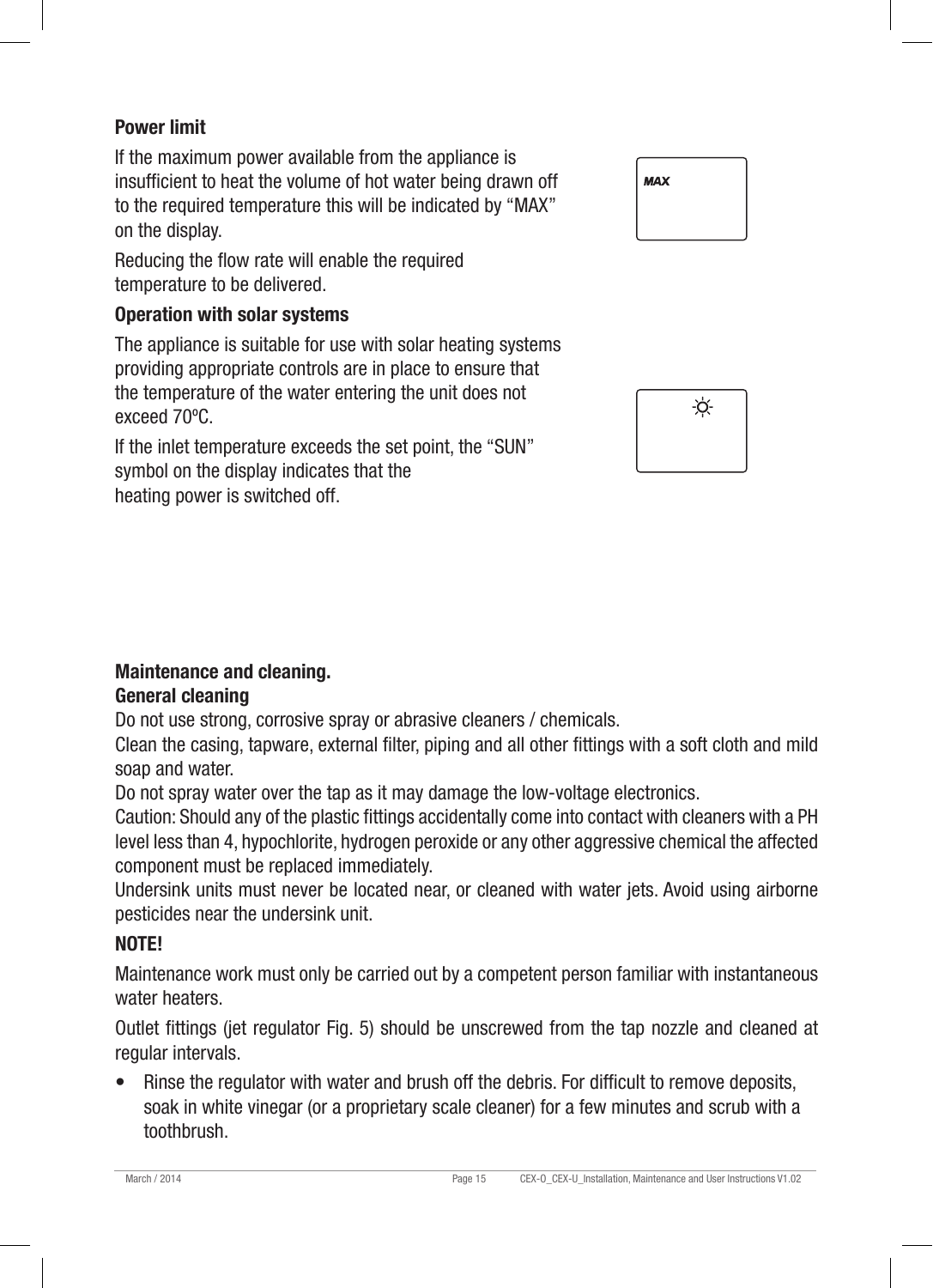- If any parts are cracked or broken, replace them. If the washer has hardened, it should be replaced.
- With the debris cleaned out, screw the regulator back into the tap. Hand tightening should be adequate.

The electrical and plumbing components should be inspected regularly by a competent person to ensure proper functioning and operational safety.

Water quality should be considered when determining the frequency of inspection.

Each time the appliance is emptied (e.g. due to work on the plumbing system, if there is a risk of freezing or in case of maintenance), the appliance must be purged by opening and closing the hot water tap until all air has been eliminated from the water heater and no more air emerges before re-connecting to the electrical supply.

# Fault finding

Repairs should only be carried out by competent persons familiar with electric instantaneous water heaters.

All service work should be performed by an authorized Zip service engineer – for details of the full range of services available call Zip Service on 0845 6 005 005.

When calling for service, please always specify the appliance model and serial number.

The following table will be helpful in determining the causes of some common problems and their solutions.

| <b>Problem</b>                                            | <b>Cause</b>                                | <b>Solution</b>                                                                 |
|-----------------------------------------------------------|---------------------------------------------|---------------------------------------------------------------------------------|
|                                                           | Circuit breaker tripped                     | Reset circuit breaker                                                           |
| Water stays cold                                          | STDB tripped                                | Contact Zip Service to reset<br><b>STDB</b>                                     |
| Display flashes error message<br>'ER'                     | Control system has switched off             | Switch power supply off and on.<br>If 'ER' still flashes contact Zip<br>Service |
| Poor hot water flow rate                                  | Outlet fitting dirty or calcified           | Clean shower head or tap nozzle                                                 |
|                                                           | Fine filter dirty or calcified              | Contact Zip Service to clean fine<br>filter                                     |
| Selected temperature not<br>achieved 'MAX' lights up      | Excessive water flow rate                   | Reduce water flow rate at the<br>outlet                                         |
| Selected temperature not<br>achieved 'MAX' does not light | Cold water has been added at<br>the outlet  | Set for required<br>temperature and tap hot water<br>only                       |
| Symbol 'SUN' flashes                                      | Inlet temperature exceeding set<br>point    | Reduce inlet temperature                                                        |
| Water heats up but display fails<br>to operate            | Display lead plug not properly<br>connected | Contact Zip Service to connect<br>display lead correctly                        |